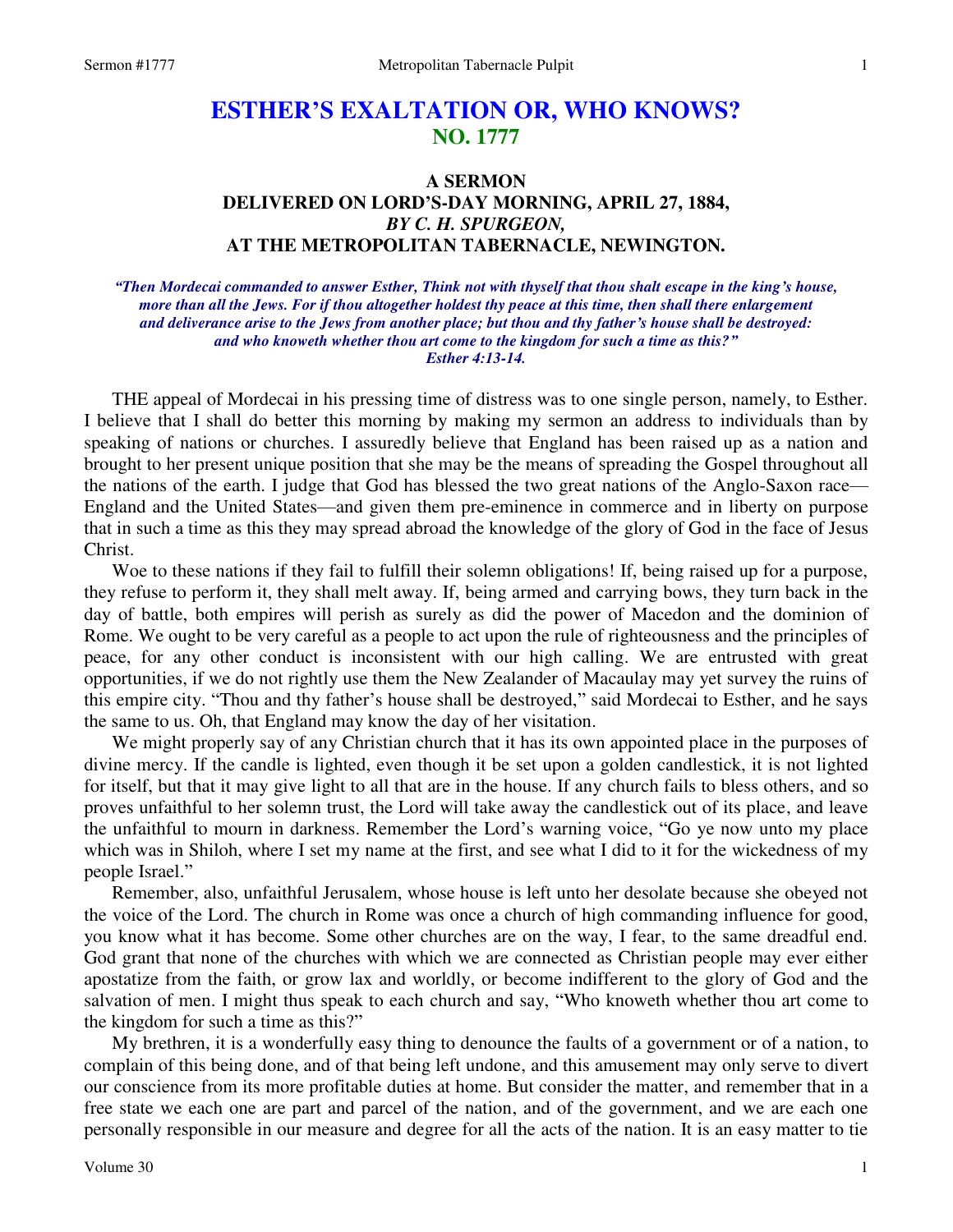up our country to the halberds like a criminal and then to scourge it without mercy, it would be a far more profitable business to use the whip of criticism upon ourselves.

 The same is true with regard to a church. Men are too apt to condemn in the mass what they tolerate in themselves as individuals. But why are we so ready to accuse the churches? Why are we so censorious as to what the churches do, and what the churches are? Who make up the churches? Why, we each one by our influence help to make the churches good, or bad, or indifferent, as the case may be.

 Therefore, I will not waste time in generalities, but I will come to personalities. I will follow Mordecai's tack, and speak only to Esther, that is to say, to each one who may happen to be here to whom God has entrusted opportunity, talent, and position, I would urge them to remember that there is a something for each believer to do, a work which he cannot delegate to another, a task which it is his privilege to be permitted to undertake, which it will be to his solemn disgrace and detriment if he does not execute, but which will be to his eternal glory under God if he be found faithful in it. The Gospel assures us that the great householder has committed talents "to every man according to his several ability." Our hope of success this morning in our sermon shall lie in your individualizing yourselves and hearing the voice of the Spirit of God, saying to each one, "Who knoweth whether *thou* art come to the kingdom for such a time as this?"

I shall lay out my sermon in four parcels, arranging it under four words.

**I.** The first word is HEARKEN!

 Hearken to my word, as Mordecai desired Esther to hearken to him. Hearken while God the Lord speaks to your heart, and calls you to your high vocation.

 Hearken, first, to a question. Brother, *will you separate your interests from those of your people and your God?* I do not think that Mordecai was afraid that Esther would do so, but still it is sometimes as well to prevent an evil before we perceive it, and he did so by saying, "Think not with thyself that thou shalt escape in the king's house." It was possible that being a queen it might enter into her mind that she would be safe even if all the rest of the Jews were put to death.

 It would be a painful thing that her countrymen should be destroyed, but still the stroke might not touch her in the seclusion of the palace, where she had "not yet showed her kindred nor her people." She would still remain the favored wife of the great king, and she might, therefore, selfishly look to herself, and leave those who were in peril to look to themselves or to their God, while she coldly hoped that the Lord would somehow or other give them deliverance.

 Does that temptation come across the path of any one of us? It may. You may say, "I shall be saved though the city should perish in its iniquity. Though the people are steeped in poverty and ignorance, I shall enjoy plenty and live in light. I know the Lord myself, and that is my main concern, if the heathen perish I am not one of them, and I am thankful that it will not interfere with my destiny." Will you argue in this selfish manner? Will you follow the wicked policy of separating your own personal interests from those of your Redeemer and His church? If so your ship is wrecked before it leaves the harbor. You are no child of God if this principle holds the mastery over you.

 Your salvation lies not in your separation from Christ and His church, but in your union with them. Over the sea of life there is no passing in safety but in the vessel which carries your Lord and His disciples. Are you going to sail in a separate boat, or will you try to swim across the sea in your own strength? Then look to yourself, and expect disaster. If your interests and Christ's are to be separated you must supply yourself with atonement, with righteousness, with spiritual life, and with heavenly food, yea, you must make a heaven for yourself. You cannot do this, and therefore it would be your ruin to attempt to stand alone.

 Do you wish to be joined with Jesus so as to be rescued from hell? I tell you, sirs, there is no receiving Christ unless you receive His doctrine and rule. You must receive this grace also, namely, that you give yourself to Him to make His interests your interests, His life your life, His kingdom your kingdom, His glory your glory. Your personal welfare will be found in submergence into Christ. Sink or swim with your Lord and His cause. Do you mean to separate yourself from the church of God, and say,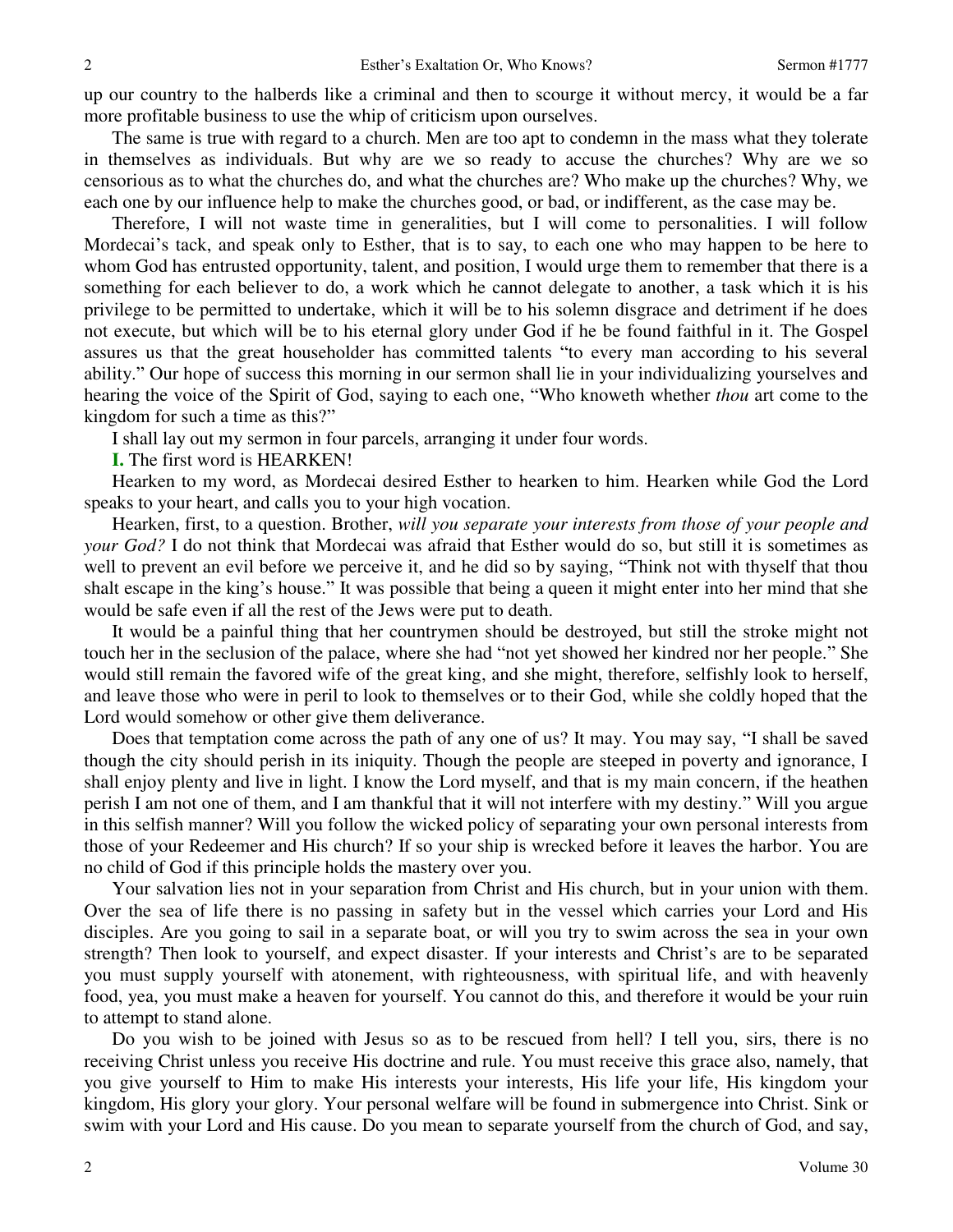"I shall look to my own salvation, but I cannot be supposed to take an interest in saving others"? In such a spirit as that I do not say you *will* be lost, but I say you *are* lost already. It is as needful that you be saved from selfishness as from any other vice.

 Some of our worst fetters are those which are forged by selfishness, and this is one of the chief bonds which our Redeemer must burst for us. We must live unto God and love others as God has loved us, or else we are still in the gall of bitterness and in the bonds of iniquity. I conceive that nobody who professes to be a Christian would deliberately wish to set up a private estate apart from Christ and His cause. Then if you are partners in name, be partners in fact. If you have fellowship with Christ remember that it is of the essence of fellowship that you are in co-partnership with Him, if He is a loser, you are a loser, and you are to fret about it, and if He is a gainer, you are a gainer, and you are to joy therein.

 He bids you rejoice with Him that He has found His sheep that was lost. I ask again—Are you determined to set up a separate interest from Christ? If you are, say so deliberately and count the cost. Mark that man, for though he may in his selfishness spread himself abroad and flourish like a green bay tree, yet the day shall come when he shall wither, and the place that knows him shall know him no more forever.

 O professed servant of God, minister, deacon, or private church member, you shall perish if once you begin to live unto yourself. Remember that word, you careless women, "She that liveth in pleasure is dead while she liveth," and hearken, you selfish religionists, to this truth, "If ye live after the flesh ye shall die."

 Hearken to a second question. *If you could separate your interests from those of the cause of God, would you thereby secure them?* You are a church member, you think also that you are a living member of the body of Christ, and you are tempted to look to yourself and to leave others to their shifts. Hearken—"Think not with thyself that thou will escape in the king's house, more than all the Jews." Is it so, that because you are yourself a member of a flourishing church, and because you enjoy all sorts of Christian privileges, you therefore harden your heart concerning dying churches and desponding saints? Do you imagine that the body can be sick, and yet you as a member of it will not suffer? I tell you, if the church of God goes aside it will be to your injury, if the truth of God be not preached you will be a loser, if Christian life be not vigorous you will be weakened.

 When a baneful atmosphere is over other Christians you will breathe it. Sinners cannot be left in their spiritual death without creating foulness in the air which is to the peril of us all. If this great city is left to seethe and rot in its infidelity and misery and filthiness, fancy not that you Christian people will escape. You dwell with these outcasts, and you are already feeling their influence, and will feel it still more if they do not feel yours. How far and how deep that participation will go I will not venture to prophesy, for I am no prophet, neither the son of a prophet, but there are elements now fermenting which threaten, first, the existence of the commonwealth, and next, the liberties of Christian worship.

 Take you good heed, my brethren, things cannot long remain as they are. This great flood of wretchedness must be assuaged, or it will sweep us all away. I know not what of evil may yet come of the negligence of the Christian church towards the population with which it is surrounded. Those wretched beings who starve in overcrowded rooms will not die unavenged if nothing more comes of it than the sin which is begotten of want. If you live in a house well-ventilated, and well-drained, and you have near your hovels foul, filthy, dilapidated, overcrowded, when the fever breeds there it will not respect your garden wall, it will come up into your windows, strike down your children, or lay you yourself in the grave.

 As such mischief to health cannot be confined to the locality in which it was born, so is it with spiritual and moral disease, it must and will spread on all sides. This may be a selfish argument, but as we are battling with selfishness, we may fitly take Goliath's sword with which to cut off his head. You Christian people suffer if the church suffers, you suffer even if the world suffers. If you are not creating holy warmth, the chill of sin is freezing you. Unconsciously the death which is all around will creep over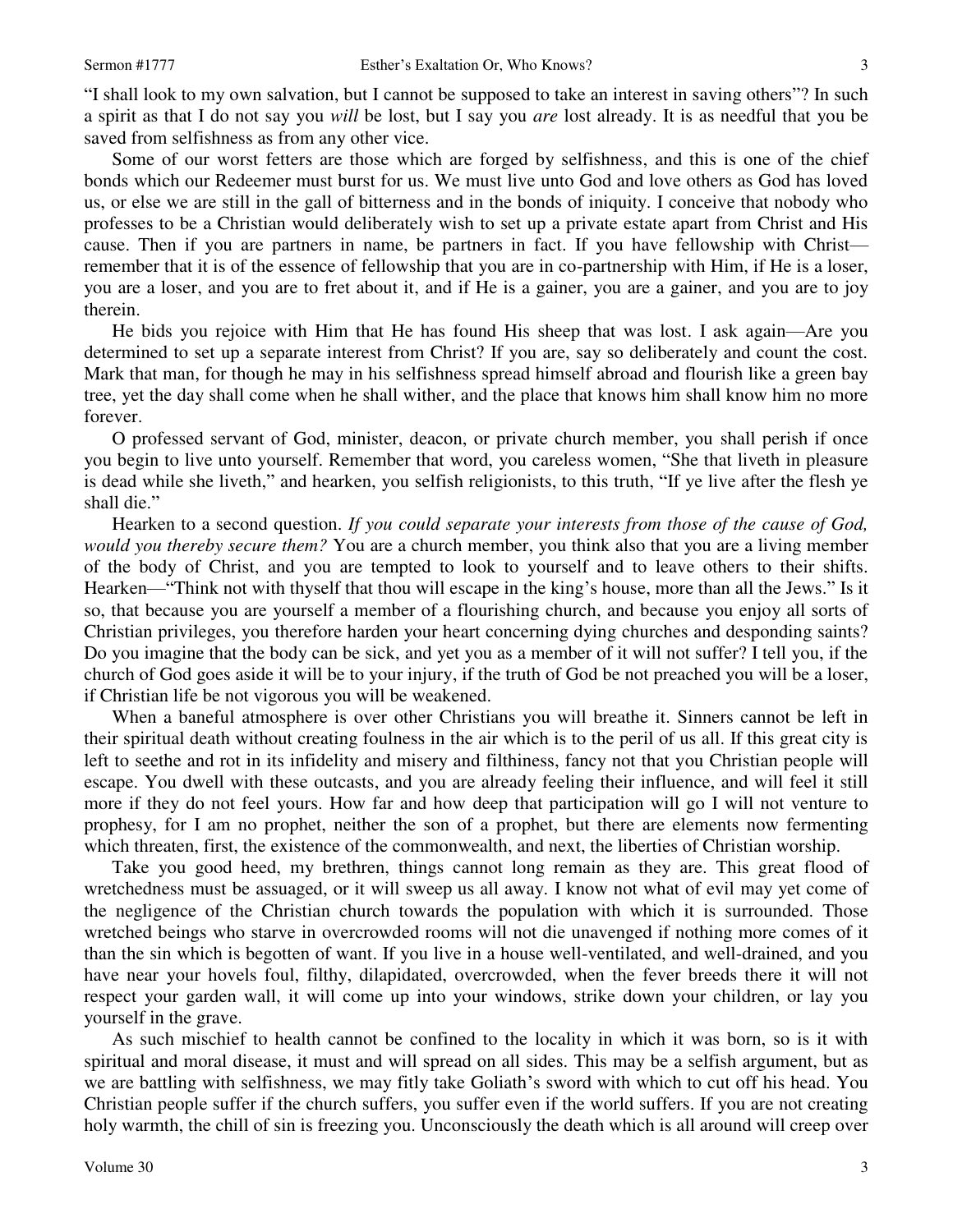you who are idle in the church, and it will soon paralyze all your energies unless in the name of God you arouse yourselves to give battle to it. You must unite with the Lord and His people in winning the victory over sin, or sin will win the victory over you. Hearken to this, and let it sink into your mind.

 Next, remember, for your humiliation, that *God can do without you*. Enlargement and deliverance will arise to His people from another place if it comes not by us. If the Lord were tied up to any one man, or any one church, or any one nation, it were treasonable for that person, church, or nation to be negligent, but as the Lord waits not for man, neither tarries for the sons of men, it becomes them to mind what they are at. He can do without *us*. When He looked and there was no man, His own arm brought salvation, and as it was of old so will it be again. Mark you that. The great owner of the vineyard will have fruit at the end of the year, and if yonder tree does not bear it, He will cut it down, why cumbers it the ground?

 If the husbandmen consult their own gain, and plot to gain the inheritance for themselves, their Lord will destroy them, "and will let out his vineyard unto other husbandmen, which shall render him the fruits in their seasons." He will effect His purpose, He will fetch home His banished, He will gather together His scattered sheep, He will cause the earth to be full of the knowledge of the Lord as the waters cover the sea, and if we do not gather in the wanderers, or spread the knowledge of His grace, the work will be done by more faithful men.

 The Spirit says unto the church in Philadelphia, "Hold fast that which thou hast, that no man take thy crown." The crown of this church has been soul-winning, suffer none to rob you of it. If any one of you has already gained the high honor of bringing sinners to Christ, do not lose it by a future life of sloth or powerlessness. Hold fast your zeal and perseverance, that you may be rewarded at the last day.

 He can do without you, recollect that, O servant of the Lord! We are apt to think ourselves wonderfully important, and begin to fret if we are put aside from our work for a little, but perhaps this affliction is necessary to teach us and to teach all that know us to cease from man and to look to God alone. It would be a sad thing to exhibit pride and self-conceit, and provoke the Lord to show the world how readily He can dispense with our labors. With this truth in view my heart cries—

## *"Dismiss me not from Thy service, Lord, But train me for Thy will."*

Here follows a still more sobering reflection. Recollect that as God can do without us, *it may be He will do without us*. It might come to pass that God would say, "I will no more bless the world by this England, she has become selfishly mercantile, she cares more for commerce than for righteousness, she is drunk and infidel, I will give her up. Her merchants care nothing for the poor, whose labor is illrequited, let her pass away as all oppressors must, and let the nations say—'Alas, alas, that great city, that mighty city! For in one hour so great riches is come to nought.'" He may say to any church, "Repent; or else I will come unto thee quickly, and will fight against thee with the sword of my mouth." "Ichabod" has been written aforetime, and may be again, on places where once there shone upon the forefront the inscription—"HOLINESS UNTO THE LORD."

 So also any man may be set aside, even as the Lord put away Saul, and said to him, "Thou hast rejected the word of the LORD, and the LORD hath rejected thee from being king over Israel." Though, like Samson, a hero may have slain his thousands, and the hopes of Israel hang upon the hero, yet shorn and blinded he may yet grind with slaves at the mill if his lusts enslave him. The Lord may decline to use us if we are not prepared in such a time as this to do our very utmost, and to lay ourselves out for the cause of truth and holiness.

 It may please the Lord to say of a wicked and slothful servant, "Take away his talent from him and give it to him that has ten talents." He may say to any pastor among us, "Let his habitation be desolate, and his bishopric let another take." Hearken, I pray you, to this warning from the Lord. Hear, O heaven,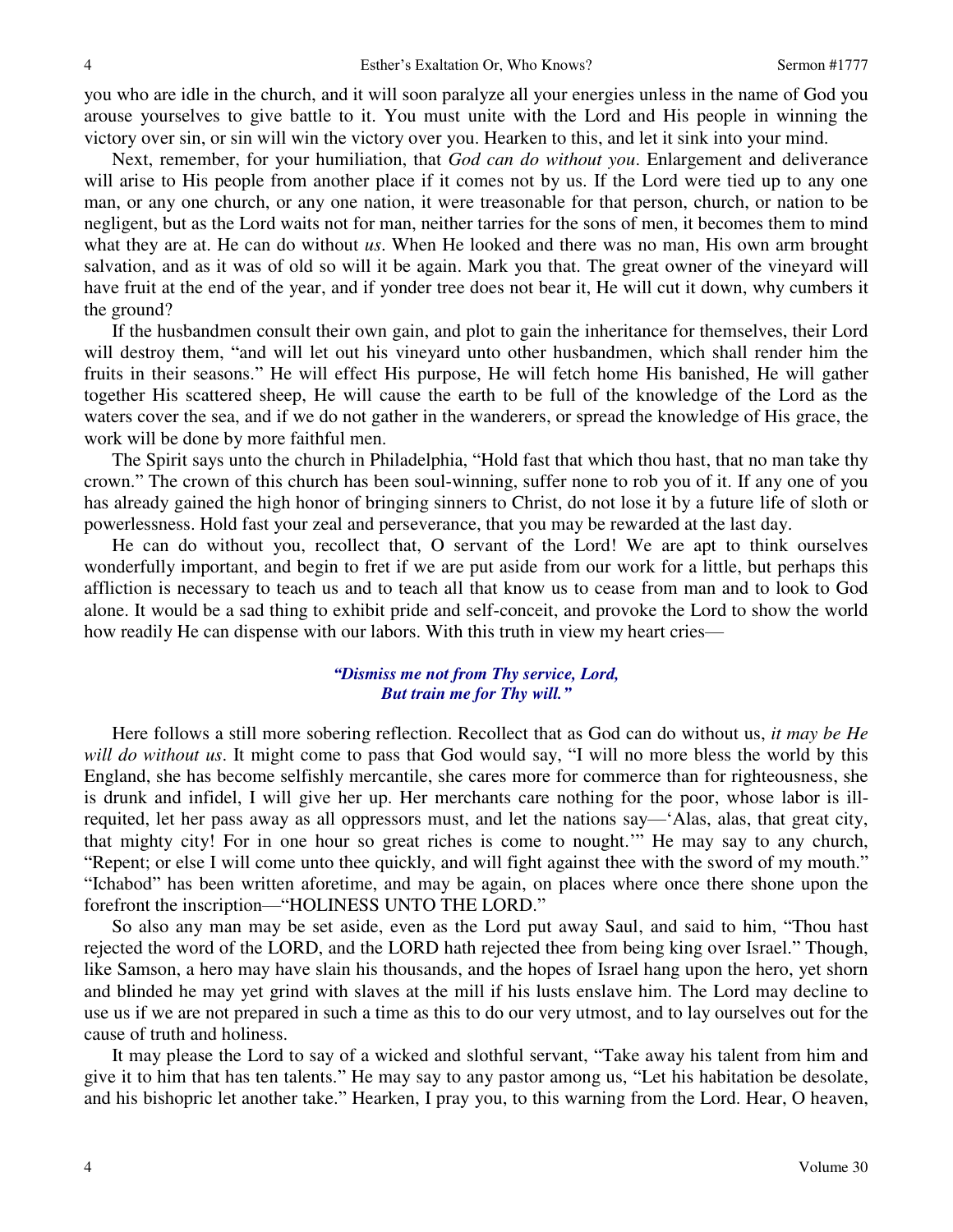and give ear, O earth, for the Lord will judge His people, and to whom much is given of him shall much be required.

 Hearken to yet one thing more. *How will you bear the disgrace, if ever it comes upon you, of having suffered your golden opportunities to be wasted?* What if Israel had been destroyed for lack of Esther's intercession? Her name would have been a byword among other nations as a base and traitorous woman. If the people had been spared by some other means, and she had refused her mission, as long as there lived a Jew they would have kept no feast of Purim, but have cursed her memory.

When I think of the neglects of our own ancestors I am anxious that we take warning by them. There are at this moment straths in the Highlands which are thoroughly Romish. Why? They were not carefully evangelized at the time of the Reformation. If the workers of that period had done their work thoroughly there would have been no Romish valleys in Presbyterian Scotland. Ireland still cowers under the shadow of the Pope, there was a hopeful time when better things were promised, but this was allowed to pass by, and what can be done to rescue Ireland now?

 Times do not tarry, and tides do not wait, and if we do not avail ourselves of them while they are with us, our descendants may lament our neglects. I fear that the best among us can recollect with regret times which we have suffered to pass over us unimproved. We can never call them back again. You did not train your children, they are men and women now, and will not listen to you. Oh, parents, why did you not speak to them when they would have listened?

 But what if a whole life should glide away in living for yourselves, in living for your own comfort and enriching? What if you have done nothing in all these years for the cause of the Lord Jesus and the coming of His kingdom? What disgrace awaits the unfaithful servant! What dishonor awaits *you!* If you have been clouds without rain, wells without water, smoking lamps giving no light, fields that yield no harvest, what must be your portion? Let every Esther resolve that she will never bring this ban upon her name, let every man, woman, and even child among us, knowing the Lord, feel that the vows of the Lord are upon us, and that by imperative necessity we must serve according to our capacity the cause of God and truth. If we even perish through our zeal for the Lord of hosts it will be grand thus to lose our lives. Thus much for the word "Hearken." May the Spirit of God sanctify your hearts by His word.

**II.** I change a little, and the call is now "CONSIDER."

*Consider to what some of you have been advanced*. You have been raised to salvation. You have been lifted from the dunghill and set among princes. I have uttered the word "salvation," but what infinity of goodness lies hidden there! In the music of that word all sweetnesses meet together. What are the obligations of one elected according to the foreknowledge of God, redeemed by the heart's blood of Christ, and quickened by the Holy Ghost? What manner of persons ought we to be? You have been raised to that honor, walk worthy of it.

 Besides that, some of you have been raised to a considerable degree of Christian knowledge—you are not mere babes in grace, you are well instructed, and you have had a blessed experience both of trouble and of joy, which has made you strong in the Lord, and has confirmed you in the faith, and has admitted you into the inner circle where the joy of the Lord is best known. If I had said that you had been elevated to be queens, like Esther, it would have been a poor elevation compared with that which you have actually received. Some of you who are the favorites of heaven have leaned your head on Christ's bosom, and have been permitted to sit where angels would wish to be, you are near and dear to Jesus, and espoused to Him in love.

 In addition to all this, the Lord has raised some of you out of poverty and brought you to comparative wealth, perhaps to positive wealth, and He has given you positions which once you never dreamed of. To this He adds domestic comfort, and health, and prosperity in all its forms. The Lord has also given you talent. I fear we have all of us more ability than we use—but some have more talent than they themselves are aware of, and this perhaps they display in business, but never in the cause of God.

 Thus you are brought to the kingdom, but why is it so? I want you to consider *why the Lord has brought you where you are*. Do you think that He has done it for your own sake? Does He intend all this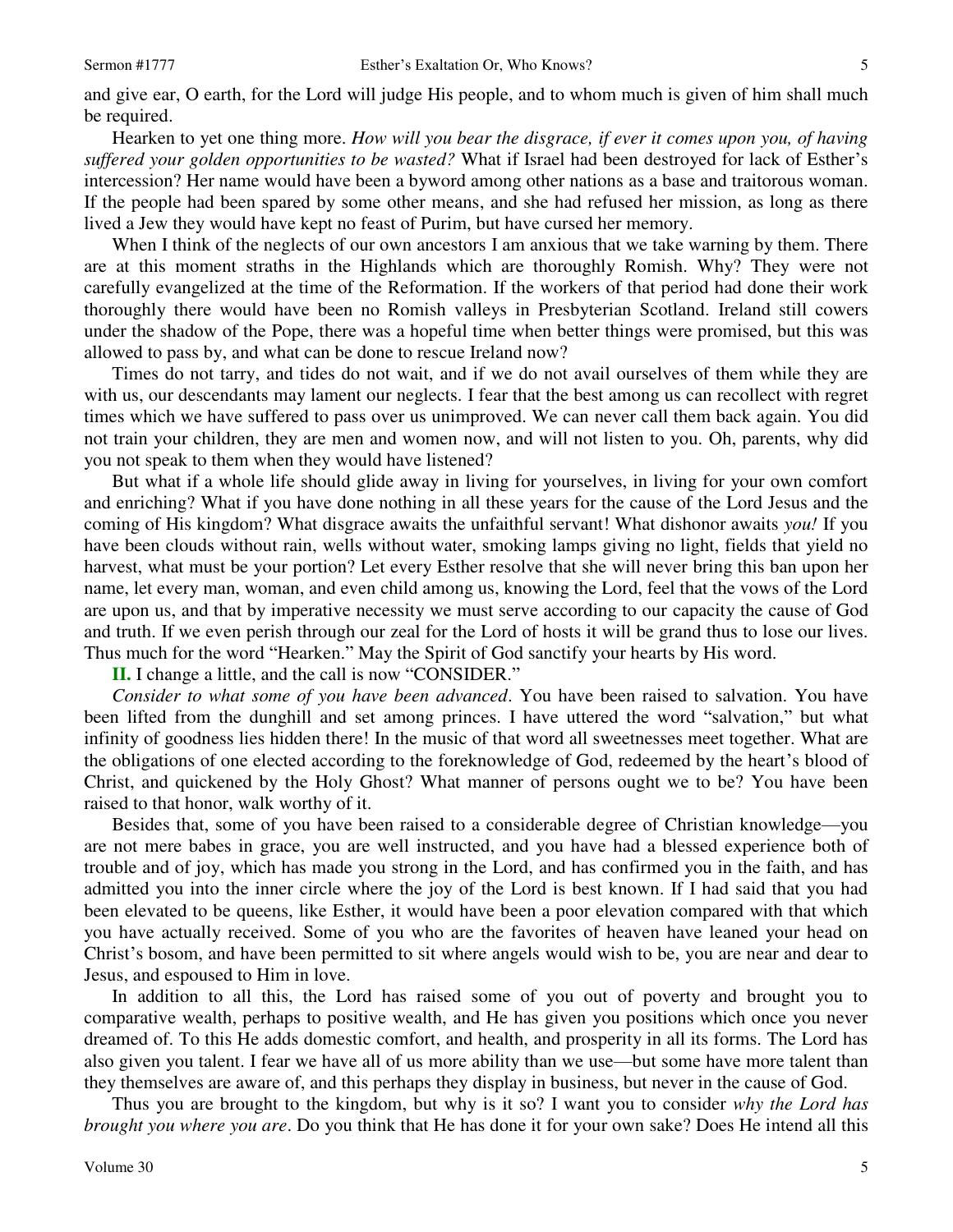merely that you may practice self-indulgence? Can this be the design of God? Do not think so. Has He done all this merely to give you pleasure? Not so, God's work is like a net of many meshes, and these are all connected with each other. We are links of the same chain, and cannot move without moving others. We are members of one body, and God acts towards us with that fact in view. He does not bless the hand for the hand's sake, but for the sake of the whole body.

 Well then, dear friend, you are saved that you may save, you are taught that you may teach, you are confirmed in the faith that you may confirm others, talents are allotted to you that you may turn them over and bring in heavenly usury for your Lord. Whatever you have is not yours to hoard for yourself, or to spend upon yourself, but that you may use it as a good steward of God. Who knows whether you are come to the kingdom which God has given you for such a time as this, when there is need of you and all that you have?

Consider, next, *at what a time it is that you have been thus advanced*. You have been instructed in the faith in a time when unbelief is rampant. What for? You have been confirmed in full assurance at a time when many are weak and trembling. What for? You have been entrusted with talent in a time when multitudes are perishing for lack of knowledge. What for? You are found in the church when valued brethren are dying or moving off. Why is this? You have wealth when many are starving. Why is this? You hold a high position when many master spirits are leading men into infidelity, or ritualism, or communism. Why are you placed where you are?

 Brother, your inevitable answer must be that God has put you where you are for some good purpose, which purpose must be connected with His own glory, and with the extension of His kingdom in the world. If, however, you think it enough to have secured a fortune, let me ask you—do you think you are the proprietor of what you have amassed, or do you admit that you are a steward? If you are a steward, use not the goods entrusted to you for your own ends, but for your Master, for if you do not, you are a thief. Whenever a steward considers that the estate is his own property, and not his master's, he is a thief, and before long his master will deal with him and say, "Give an account of thy stewardship, for thou mayest be no longer steward."

 Consider also, I pray you, *under what very special circumstances you have come where you are*. To you as an individual I distinctly speak, and to no one else. It was a very strange thing that Esther, who was the foster child of Mordecai, a humble Jew, should rise from lowly rank to be the queen of Persia. Out of all the women gathered from every province how singular that she should be chosen to be queen! Special Providence selected the Jewish maiden for the throne.

 The like is true of each one of us now occupying a post of usefulness. David was taken from the sheepfolds, from following the ewes great with young, that he might be the shepherd of God's people Israel. I am marveling to find myself where I now am, are not you? How came you into your present pastorate, my dear brother in the ministry? How did you gain that comfortable position which you now occupy in society? How came you even to be in the church of God? Oh, if anybody had told yonder brother a few years ago that he would be here, he would have sworn at them, but here he is, sitting at the feet of Jesus, charmed to be His disciple.

 Now, consider what a wonder of grace you are, what a singular favor it is that you are where you are. Should not these remarkable dealings of the Lord towards you bind you to the divine service? Many a man of business here today obtaining a satisfactory livelihood has a dozen times been within an inch of bankruptcy, and yet he has obtained help, and passed the rock in safety. Some of you have been wellnigh ruined several times, and yet you still have bread to eat and raiment to put on. It is a miracle in your eyes that you have not come to beggary. Let your special deliverances and memorable mercies be as the tongue of persuasion, constraining you to grateful service. Consider how great things the Lord has done for you, and let us not have to say, "Many times did he deliver them, but they soon forgat his works. They understood not his wonders in Egypt; they remembered not the multitude of His mercies."

 Then I beg you to consider once more, *with what singular personal adaptations you are endowed for the work to which God has called you*. I believe you are endowed with special capacity for a certain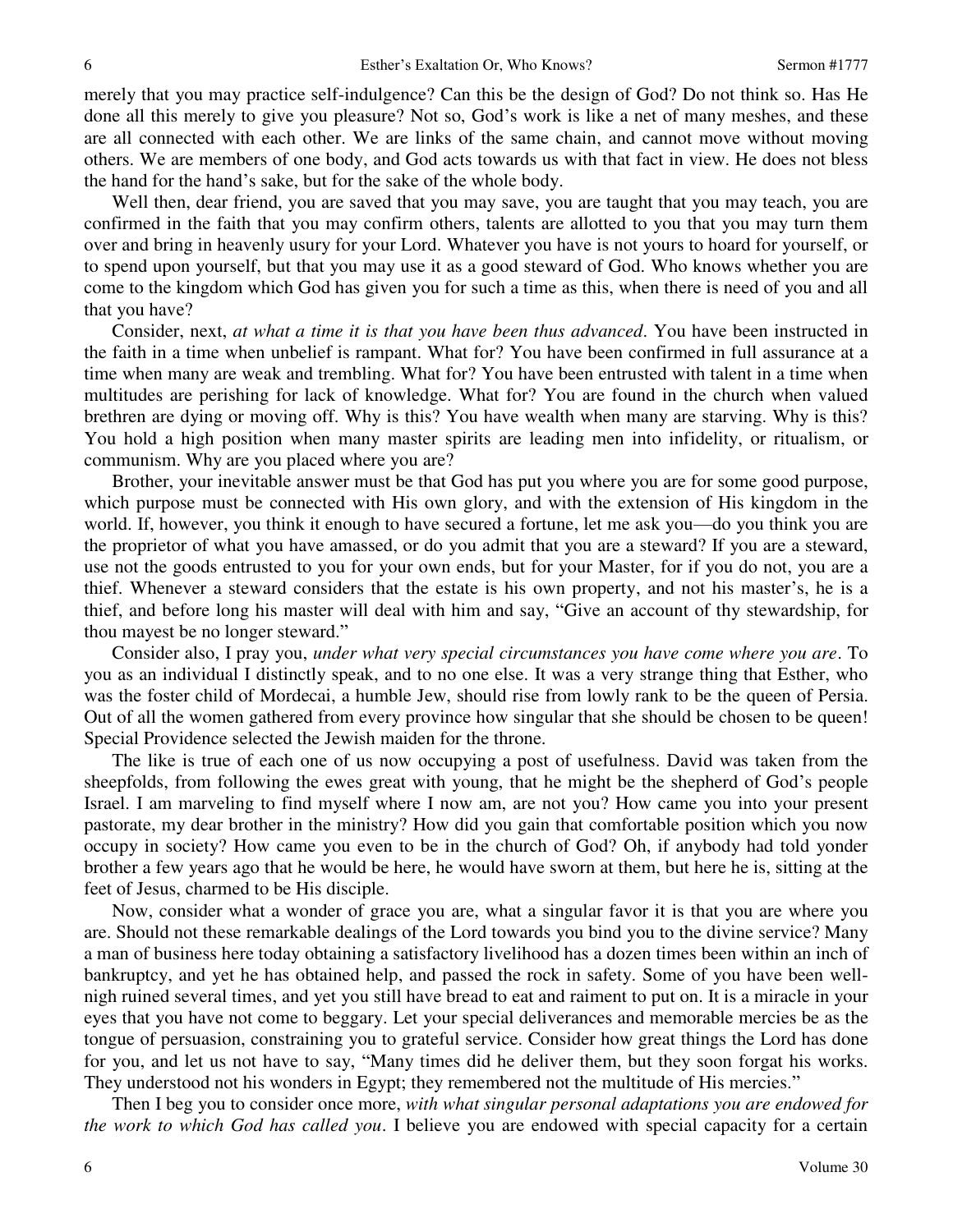work, so that no one is so fitted for it as yourself, you are a key to a lock which no other key will fit so well. God has prepared you for the work for which you are appointed. Is it not written—"Also unto thee, O Lord, belongeth mercy: for thou renderest to every man according to his work"? Each laborer for the Lord has his proper tools found him. God does not, like Pharaoh, require us to make bricks without straw, nor to fight without weapons, nor to build without a trowel. The Lord provides lamps, and oil, and wedding garments for all who are called to the Bridegroom's midnight banquet.

 You, my brother, are equipped for such work as the Lord has appointed you, will you not at once get to your post? You say, "If I could preach, I would do it gladly." You would not preach worthily unless you are even now prepared to do other service for which you are fitted. You would be a disgrace to the pulpit if you are useless in the home circle. If God entrusts you with a single talent, and you do not use it, neither would you use ten talents, for he that is unfaithful in that which is least, would be unfaithful in that which is greatest. "But," says one, "I can hardly get out to public worship, I am a mother shut in at home with five or six little children." To you there is a little kingdom in your own household. No one can bring up those little ones for the Lord as well as you can. Your influence over them is as strong as it is tender.

 Now, do not say, "Because I am not allowed to be a preaching woman, therefore I will not attend to the lowly care of my children." It is far better to train a little family for Jesus than to be attempting a work to which you are not called. Let each one of you feel that he has come to his own little kingdom for such a time as this. You and your work fit each other, God has joined you together, let no man put you asunder. Ask for more power from the Holy Spirit, and if there happens to be a tool which the Lord intends for you which hangs a little higher than your present reach, get the ladder of earnest endeavor and you will soon attain to it. Consider how you can improve yourself, give yourself to reading, study Scripture more, and use all helps towards increased knowledge and efficiency. If a further qualification be within your reach, be eager for it, and even the reaching after it may be as great a blessing to you as the talent itself.

#### **III.** Thirdly, ASPIRE.

"Who knoweth whether thou art come to the kingdom for such a time as this?" Rise to the utmost possible height. Fulfill your calling to its loftiest degree. Not only do all that you are sure you can do, but aim at something which as yet is high up among the questions. Say to yourself, "Who knoweth?" That is what the ambitious man says when he aspires to be great.

 When Louis Napoleon was shut up in the fortress of Ham, and everybody ridiculed his foolish attempts upon France, yet he said to himself, "Who knows? I am the nephew of my uncle, and may yet sit upon the imperial throne," and he did so before many years had passed. I have no desire to make any man ambitious after the poor thrones, and honors, and riches of this world, but I would fain make you all ardently ambitious to honor God and bless men. Who knows? Does anybody know what God may do by you? Does anybody know what capacities slumber within your bosom? I suggest the inquiry, and I will help you to an answer.

"Who knoweth whether thou art come to the kingdom for such a time as this?" *Nobody knows to the contrary*. I cannot tell but what God may bless you to this entire nation. Nobody will dare to say that He cannot. I cannot tell but what God may bless you, my friend, to that part of London in which you live, even though you may be deeply conscious of its great needs, and of your own insufficiency. Who can tell what the Lord can or will do? Dear mother, who knows but what the Lord Jesus may bless you to all the members of your family, so that by your means all the little ones shall come to Him? Nobody has any right to speak to the contrary. Who knows but what God may bless you, dear teacher, to all your Sunday school class, so that you may meet them all in heaven? Nobody can declare that it shall not be so, therefore strive after it. The watchword is, "Aspire."

 Further, *nobody knows the limit of the possibilities that surround any man—should God please to use him*. "Alas," cries one, "I am soon at the end of my powers." My dear brother, if you begin calculating how much there is in you by nature, and how much you can do of yourself, you may as well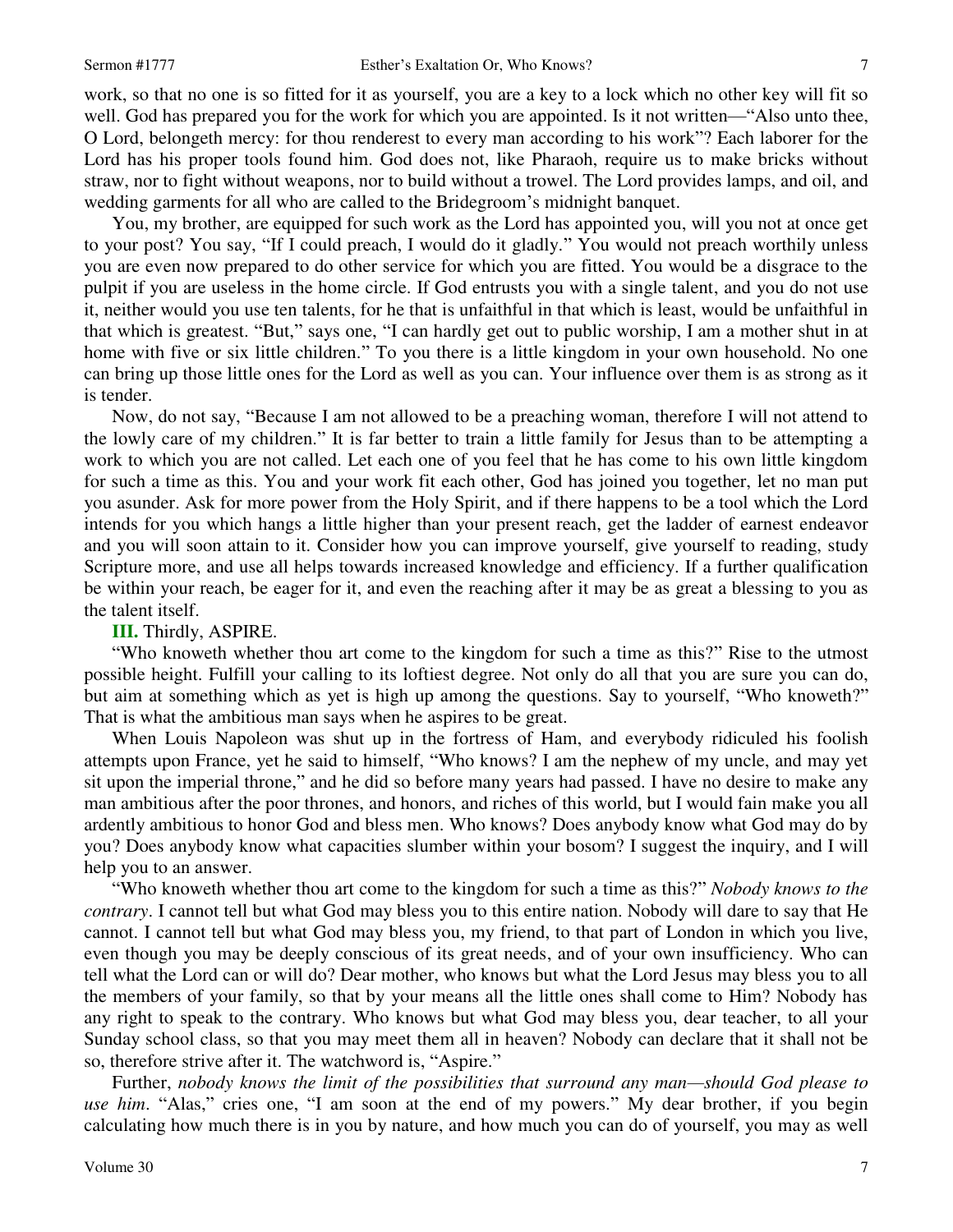end the inquiry by hearing our Lord's word—"Without me ye can do nothing." Though you be no better than a mere cipher, yet the Lord can make something of you. Set one before a cipher and it is ten directly. Let two or three noughts combine to serve the Lord, and if the Lord Jesus heads them these nothings become tens of thousands. Who knows what you can do? Shall the church ever say, "Here is a problem we cannot solve?" Bite your lip through rather than have it thought that you doubt the power of the Almighty. All things are possible to him that believes. You are able to take the land into possession, the Lord being your helper. Go up against even these entrenched Canaanites, the walls of whose cities reach to heaven, for you can drive them out. You seem in your own sight to be as grasshoppers when compared with the sons of Anak, but the Lord on high is mighty, and out of the weakest things He has ordained strength to His honor and glory.

 Young man, I trust you have given your heart to the Lord, what are you going to do? You have come into some property unexpectedly, or you are promoted in a house of business—what is the meaning of it? "Who knoweth whether thou art come to the kingdom for such a time as this?" My talented brother should you not take your share in battling with present evils?

 I believe that in dark times God is making lamps with which to remove the gloom. Martin Luther is sitting by his father's hearth in the forest when the Pope is selling his wicked indulgences, he will come out soon, and stop the crowing of the cock of the Romish Christ-denying Peter. John Calvin is quietly studying when false doctrine is most rife, and he will be heard of at Geneva. A young man is here this morning—I do not know whereabouts he is, but I pray the Lord to make this to be an ordination sermon to him, starting him on his life-work. I feel as if I were Samuel at Bethlehem, seeking for David, to anoint him with a horn of oil in the name of the Lord.

 Some beloved brethren are here who have done a good deal, and the Lord has blessed them, but their work is heavy and their hearts are weary. By the anointing which has given you the kingdom, I trust that you will not be weary in well-doing. Pluck up courage, for a grand future is before you. "Who knoweth whether thou art come to the kingdom for such a time as this?" Be content to be a living sacrifice. Say with Esther, "If I perish, I perish. I am content to give myself up for such a cause. Come life, come death, I am all his own, if I die in my Lord's work, I die content."

 Further, "Who knoweth whether thou art come to the kingdom for such a time as this?" *You do not yourself know*. I speak experientially, using myself as an instance in the work which God has enabled me to do. If it had been revealed to me that I should have enjoyed the opportunities which have fallen to my lot, I could never have believed it. If the Lord could use *me,* He can also use *you*. Only stand in a waiting posture, saying, "Here am I, send me!" and you shall see things which you dare not expect. If the curtain could be withdrawn, and you could behold the future, you would exclaim, "Is thy servant born of angels that he should attempt such things as these?"

 I do not suppose Peter, James, and John had any inkling of what the Lord was going to do by them when they left their boats and nets at His call. John dreamed that one day he might sit on an earthly throne and his brother James on another, but this was not to be, yet they have obtained a nobler heritage. To each of us there is a share in the purposes of heaven, and this is a kingdom large enough. Who knows, brother or sister, whether you are put in your family to save your family? Who knows whether you are made to live in a back street to bless that street? Who knows whether you are set down in a forlorn district to raise that district? Who knows whether you are put into that nation to save that nation? Ay, put into the world in Christ's name to save the world? Aspire to great things for God.

**IV.** Our fourth word is—CONFIDE.

"Who knoweth whether thou art come to the kingdom for such a time as this?" If you are come to the kingdom for such a time as this, *be confident that you are safe*. If God has brought Esther to the throne that she may go in unto the king and save her people, go in, good Esther! Fear not the risk. Fast and pray your three days before you go, but be not dismayed. If the womanhood in you trembles in the prospect of a possible death, let confidence in God override your fears. Ahasuerus cannot kill you, you cannot die, he can refuse his golden scepter to all the princes of the empire, but not to you, for God has